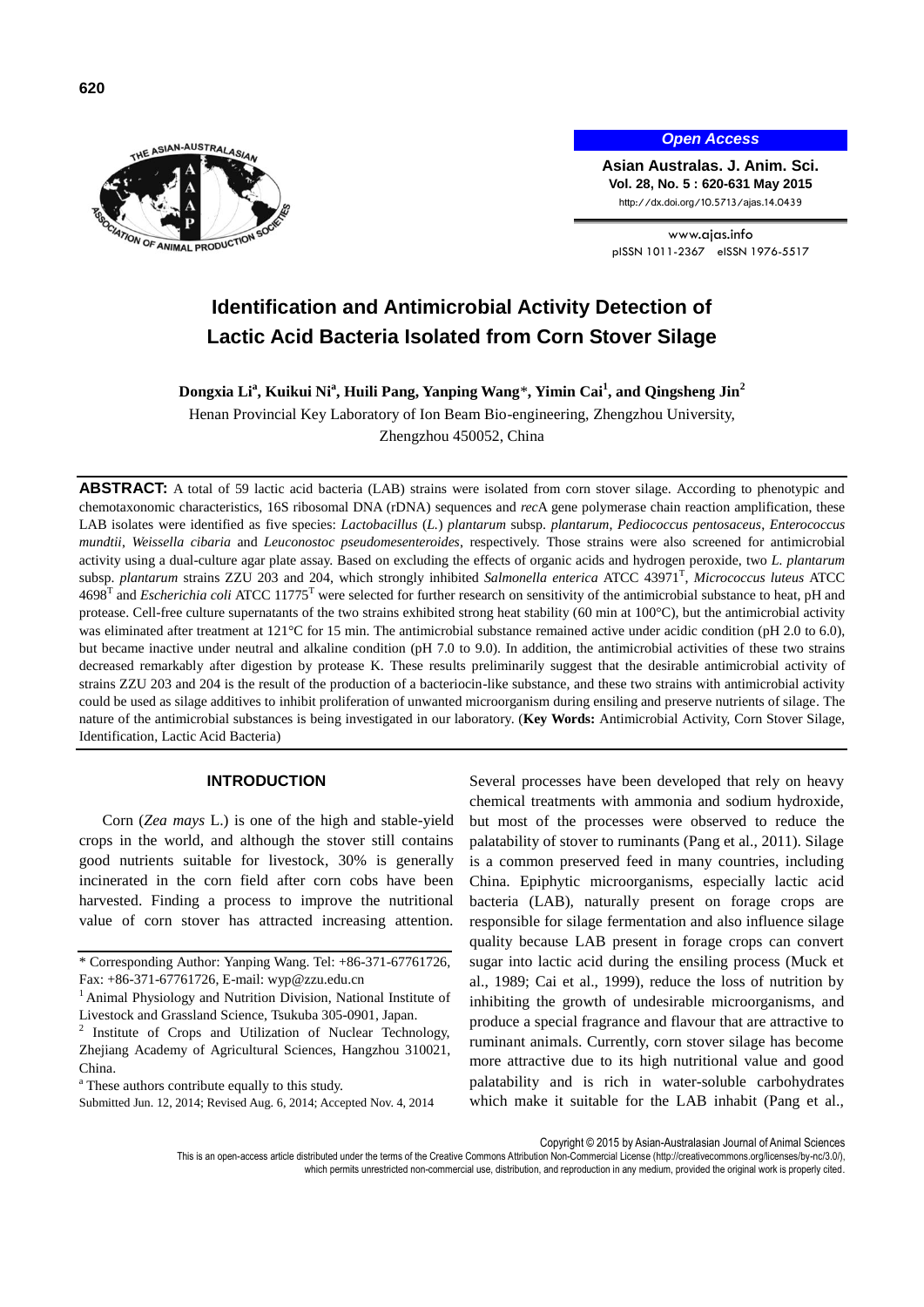2011). For this reason we chose corn stover as research material for LAB isolation and selection.

An important objective of ensiling is to avoid the proliferation of harmful spoilage organisms (Tohno et al., 2012). The widespread use of antimicrobials as growth promoters in food for animals has been associated with the development of resistant bacteria (Karska-Wysocki et al., 2010). Recent scientific attention has been directed towards finding new ways to inhibit the colonisation of pathogenic bacteria. The consumption of probiotic cultures is a good way to exert a protective effect against pathogenic infections (Simova et al., 2008). Certain LAB strains can be used as probiotics for animals, not only because of the production of lactic acid, but other compounds, such as bacteriocins and bacteriocin-like substances (BLS) (Todorov et al., 2011) are produced. Different from antibiotics, bacteriocins produced by LAB are generally recognized as safe substances, they are ribosomal synthesized and become inactivated by digestive proteases (Riley, 2009; Hellal et al., 2012). Because of their potential use as non-toxic and safe additives for food preservation, bacteriocins from LAB have attracted increased attention (Hata et al., 2010). So choosing bacteriocin-producing LAB as inoculant will inhibit the activity of undesirable bacteria and enhance lactic acid fermentation to better preserve the ensiled crops (Weinberg et al., 2004). Compared to the ordinary bacteriocins produced by LAB, which are only active against closely related species, such as certain other Gram-positive bacteria (Cleveland et al., 2001), some bacteriocins and BLS may exhibit much broader antimicrobial activity. In other words, some of them can be active against both Gram-positive and certain Gramnegative bacteria (Todorov et al., 2011). In this research, we selected *Salmonella enterica* and *Escherichia coli* as Gramnegative indicator bacteria and *Micrococcus luteus* as Gram-positive indicator bacteria to identify the antimicrobial activity of LAB strains. *Salmonella enterica* is a common pathogenic bacteria to livestock, while the other two bacteria are also undesirable in silage, because their growth and proliferation not only consume nutriments, but may cause disease to animals (Sharma and [Sihag,](http://www.ncbi.nlm.nih.gov/pubmed?term=Sihag%20RC%5BAuthor%5D&cauthor=true&cauthor_uid=24506024) 2013; Chaudhari and Kariyawasam, 2014).

There are many reports about the characterization of LAB isolated from forage crops and grasses, e.g. corn, alfalfa, clover, sainfoin, timothy, orchardgrass, and so on (Pang et al., 2012; Tohno et al., 2012), and there has been much recent interest in researching LAB bacteriocins. A number of bacteriocins have been described for *Lactobacillus* (*L*.) *plantarum* isolated from such fermented products as milk, cheese, fermented cucumber, olives and dough (Todorov et al., 2011). However, adequate information regarding the characteristics and antimicrobial activity of natural LAB from corn stover silage is lacking.

Therefore, the present study set out to screen, isolate and identify the LAB from corn stover silage in Henan province, China. The antimicrobial effects of these isolates and the sensitivity of the antimicrobial substance to heat, pH and protease were also subsequently evaluated. To the best of our knowledge, this is the first report describing the isolation of LAB with antimicrobial activity from corn stover silage, and investigating their characteristic for their further application in feed additives.

# **MATERIALS AND METHODS**

## **Silages and bacterial isolates**

Corn (cultivar: Zhengchaotian 2) stover was collected manually in Henan province, China, in September, 2011, and then samples were chopped to about 2 cm segments. Dry matter (DM) of the fresh corn stover material was 73.62%, and it contained 7.03% crude protein, 2.63% ether extract, 93.25% organic matter on a DM basis, which were measured based on the methods described by AOAC (1990). One hundred gram of the samples were packed into plastic film bags (Hiryu KN type; 18×26 cm; Asahikasei, Tokyo, Japan), and the bags were sealed with a vacuum sealer (BH 950; Panasonic, Osaka, Japan). Five small-scale silage sample bags were stored at room temperature (18°C to 26°C).

In order to comprehensively understand the change of microorganisms after ensiling, we investigated the numbers of 7 kinds of microorganisms: LAB, coliform bacteria, molds, yeasts, bacilli, aerobic bacteria and clostridia. Ten gram of fresh corn stover material were shaken well with 90 mL of sterilized distilled water, then a further tenfold serial dilutions, ranging from  $10^{-2}$  to  $10^{-5}$ , were prepared and incubated anaerobically at 30°C for 48 h on lactobacilli de Man, Rogosa and Sharpe (MRS) agar (Difco Laboratories, Detroit, USA) before the numbers of LAB were measured by the plate count method. Coliform bacteria were cultivated on blue light broth agar (Nissui Ltd., Tokyo, Japan) incubated at 30°C for 48 h. Molds and yeasts were plated on potato dextrose agar incubated at 30°C for 24 h, and yeasts were distinguished from molds or bacteria by colony appearance and observation of cell morphology. Bacilli and aerobic bacteria were cultured onto nutrient agar under aerobic conditions for 24 h at 30°C. Clostridia were cultivated on clostridia count agar (Nissui Ltd., Tokyo, Japan) incubated anaerobically at 30°C for 48 h. Colonies were counted as viable numbers of microorganisms in colony forming units (CFU) per gram of fresh matter (FM). The isolation of LAB was determined by the Gram-stain appearance, catalase test and lactic acid productivity, and the pure cultures of LAB were grown on MRS agar at 30°C for 24 h, transferred to nutrient broth (Difco Laboratories, USA) with dimethyl sulfoxide at a ratio of 9:1, then stored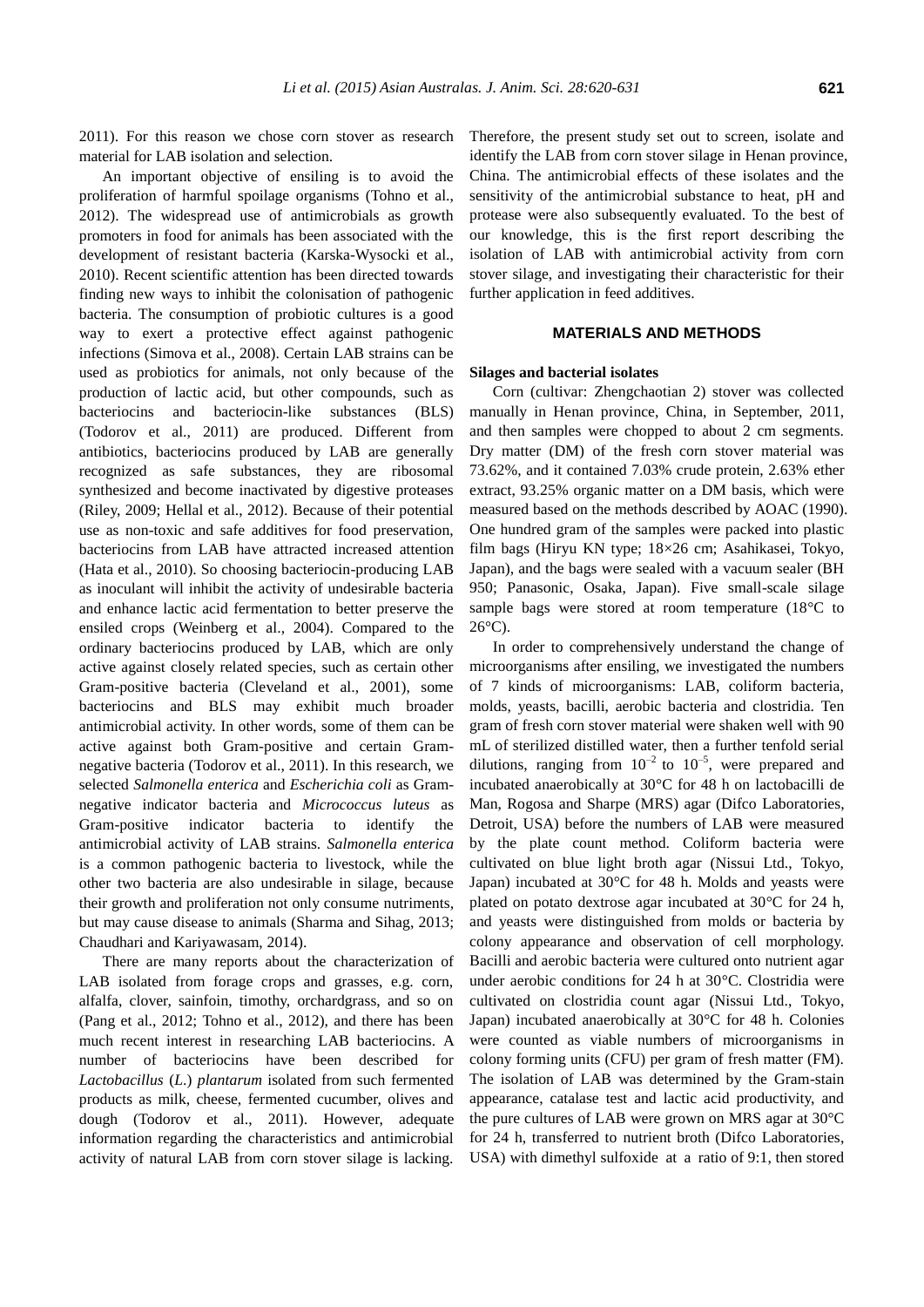as stock cultures at –80°C for further examination (Pang et al., 2011).

After 30 days ensiling, three bags at random were selected from those five silage bags for sampling, and a well-distributed 10 g of corn stover silage were taken out of each bag, respectively. Seven kinds of microorganisms in silage were measured according to the same methods as the fresh corn stover. Three replicate samples were used for microbial analysis for both the fresh corn stover and the silage materials, and the final results were expressed as mean values.

#### **Morphological, physiological and biochemical tests**

A total of 59 LAB strains were isolated from the silage samples, all of these were characterized phenotypically based on their morphology, production of gas from glucose according to Kozaki et al. (1992). Growth at different temperatures was observed in MRS broth after incubation at 5°C and 10°C for 14 days, respectively, and at 15°C, 20°C, 25°C, 30°C, 35°C, 40°C, 45°C, and 50°C for 7 days. Salt tolerance was determined in MRS broth with NaCl at 3.0 and 6.5% for 2 days. Growth of LAB at pH 3.0, 3.5, 4.0, 4.5, 5.0, 6.0, 7.0, 8.0, and 9.0 was determined in MRS broth after incubation at 30°C for 7 days. Triplicate preparations for each treatment and the final results were expressed as means.

Carbohydrate fermentation tests were carried out with the analytical profile index (API 50 CH) strips (bioMerieux, Tokyo, Japan) of 49 different compounds and one control, according to the manufacturer's instructions, and reactions were determined after incubation at 30°C for 48 h.

## **16S rRNA gene sequencing**

Fifty-nine LAB isolates grown in MRS broth for 8 h at 30°C were used for DNA extraction and purification, as described by Saitou and Miura (1963). The 16S rRNA gene sequence coding region was amplified by polymerase chain reaction (PCR) performed in a PCR thermal cycler (T-Gradient Thermoblock, Biometra Analytik GmbH, Gottingen, Germany). The PCR carried out using a TaKaRa 16S rDNA Bacterial Identification PCR Kit with the prokaryotic 16S rDNA universal primers 27F (5′- AGAGTTTGATCCTGGCTCAG-3′) and 1492R (5′- GGTTACCTTGTTACGACTT-3′). Sequence similarity searches were performed in the GenBank data library using the Basic Local Alignment Search Tool program. The sequence information was then imported into the CLUSTAL W software program for assembly and alignment. Phylogenetic trees were constructed by the neighbor-joining method (Saitou and Nei, 1987). *Bacillus subtilis* NCDO  $1769<sup>T</sup>$  was used as an outgroup organism. The topologies of trees were evaluated by bootstrap analysis of the sequence data with molecular evolutionary genetics analysis 4 software (Tamura et al., 2007), based on 1,000 random resamplings (Eitan et al., 2006).

For further discrimination of strains in the *L. plantarum* group, a multiplex PCR assay was performed with the *rec*A gene-based primers: *para*F (5′-GTCACAGGCATTACGAA AAC-3′), *pent*F (5′-CAGTGGCGCGGTTGATATC-3′), *plan*F (5'-CCGTTTATGCGGAACACCTA-3′), and pREV (5′-TCGGGATTACCAAACATCAC-3′). The PCR mixture and amplifications were performed as described by Torriani et al. (2001).

The nucleotide sequences for the 16S rDNA described in this report were deposited with the DNA Data Bank of Japan (DDBJ)/GenBank/European Molecular Biology Laboratory under accession nos. AB831177-AB831188 for the strains ZZU 204, ZZU 273, ZZU 274, ZZU 278, ZZU 283, ZZU 299, ZZU 203, ZZU 64, ZZU 205, ZZU 223, ZZU 170, and ZZU 50.

#### **Detection inhibition of lactic acid bacteria**

The selected LAB strains were inoculated into the tubes containing 1.5 mL MRS broth each and statically incubated at 30°C for 48 h. Cell free culture supernatants were obtained by centrifugation (10,000 $\times$ g, 4 $\degree$ C, 20 min) of LAB cultures, and the supernatants were filtered through a 0.22 μm filter to remove residual cells, then, they were examined by the diameters of inhibition zones using agar diffusion assay method (Ennahar et al., 2000) with *Salmonella*  enterica ATCC 43971<sup>T</sup>, *Escherichia coli* ATCC 11775<sup>T</sup> (Gram-negative bacteria) and *Micrococcus luteus* ATCC  $4698<sup>T</sup>$  (Gram-positive bacteria) as indicator strains. Briefly, 300 μL of cell free supernatants were placed into wells (7.80 mm in diameter) on nutrient agar plates seeded with the above indicator strains. After incubation at 30°C for 12 h, the diameters of inhibition zones were recorded by vernier caliper (7-39792, measuring range: 0-150 mm, Wuhan Measuring Tool Enterprise, Wuhan, China).

In order to eliminate the organic acid function, the pH value of the cell free culture supernatants was adjusted to 6.0 with NaOH (2 mol/L) and the pH of MRS broth was also adjusted to the same value using lactic acid (2 mol/L).

The cell free culture supernatants (pH 6.0) were incubated at 37°C for 2 h with catalase at a final concentration of 3 mg/mL, and the same supernatants without catalase were used as control to eliminate the possible inhibitory action of hydrogen peroxide.

After eliminating organic acid function and hydrogen peroxide, the cell free culture supernatants still retaining antimicrobial activity were selected out to determine the possible protein nature of the detected antimicrobial substances. The bacterial cell free culture supernatants (pH 6.0) were incubated at 37°C for 2 h with trypsin or protease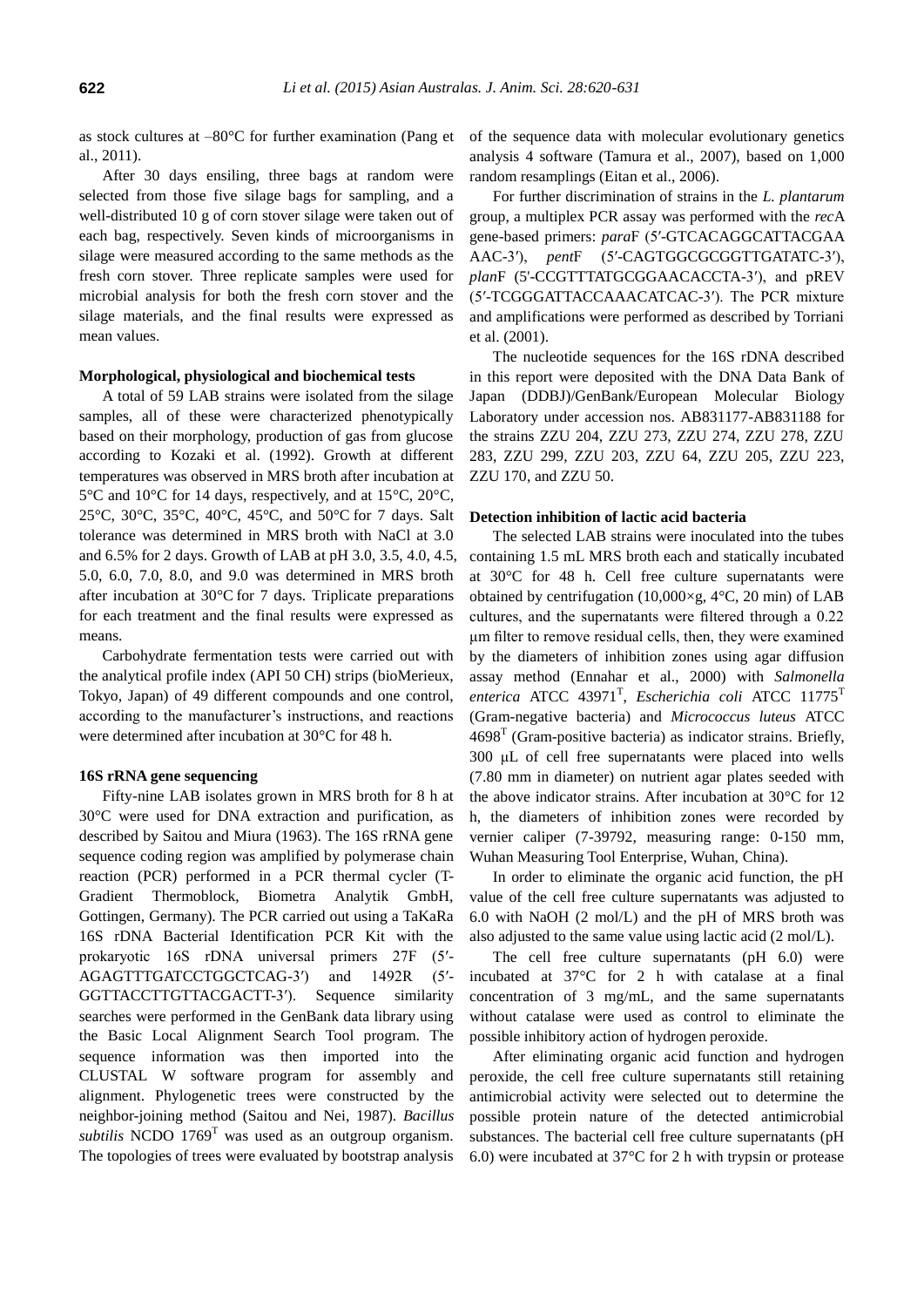|                            | Counts (CFU/g of FM) of viable microorganisms |                     |                      |                     |                     |                     |                   |  |  |
|----------------------------|-----------------------------------------------|---------------------|----------------------|---------------------|---------------------|---------------------|-------------------|--|--|
| Sample                     | Lactic acid<br><b>bacteria</b>                | Bacilli             | Coliform<br>bacteria | Aerobic<br>bacteria | Molds               | <b>Yeasts</b>       | Clostridia        |  |  |
| Fresh whole-plant corn     | $1.4 \times 10^{5}$                           | $8.6 \times 10^{2}$ | $1.2 \times 10^{5}$  | $3.3 \times 10^5$   | $5.8 \times 10^{4}$ | $2.3 \times 10^{5}$ | $9.0 \times 10^3$ |  |  |
| 30 days corn stover silage | $2.4 \times 10^{6}$                           | $4.2\times10^{2}$   | $1.1 \times 10^{3}$  | $2.0 \times 10^{3}$ | ND.                 | $2.0 \times 10^2$   | ND.               |  |  |
|                            |                                               |                     |                      |                     |                     |                     |                   |  |  |

**Table 1.** Microbiological analysis of the fresh whole-plant corn and 30 days silage

CFU, colony forming unit; FM, fresh matter; ND, not detected.

K at a final concentration of 3 mg/mL individually, and those without enzyme treatment were used as control.

### **Sensitivity of the antimicrobial substance to heat and pH**

Based on the research above, cell free culture supernatants of the LAB strains sensitive to protease were chosen for heat and pH stability tests. The thermal stability was tested by heating the cell free supernatants to 60 °C, 80 °C, and 100 °C for 30 and 60 min and in an autoclave at  $121^{\circ}$ C for 15 min, then the activity determined as described before. The pH stability was determined by adjusting the cell free supernatant to pH 2.0 to 9.0 with sterile NaOH or lactic acid (both are 2 mol/L). After 2 h of incubation at 30°C, the samples were readjusted to pH 6.0 and the activity determined as described above.

## **RESULTS**

## **Counts of microorganisms**

The counts of microorganisms in fresh corn and 30 day silage are shown in Table 1. The counts of LAB increased from  $1.4 \times 10^5$  CFU/g FM to  $2.4 \times 10^6$  CFU/g FM after 30 days of ensiling, while other microorganisms were reduced by different degrees, especially molds and clostridia, which were not detected after ensiling. The counts of coliform bacteria were reduced from  $1.2 \times 10^5$  to  $1.1 \times 10^3$  CFU/g FM, and yeasts were reduced from  $2.3 \times 10^5$  to  $2.0 \times 10^2$  CFU/g FM. Three replicate samples were used for microbial analysis for both of the fresh corn stover and the silage materials, the final results were expressed as mean values.

# **Morphological, physiological and biochemical properties**

A total of 59 isolates from corn silage were considered as LAB, based on the Gram-positive, reaction, negative catalase reaction, and production of lactic acid as the main fermentation product. The strains were divided into five groups (A to E) on the basis of morphological, physiological and biochemical properties. Strains in groups A (5 strains), C (5 strains), and E (5 strains) had the same growth temperature, salt tolerance, growth pH, and carbohydrate fermentation patterns. On the other hand, strains in groups B (10 strains) and D (34 strains) were separated into two and seven subgroups with different properties, respectively. There were total 12 subgroups and each representative strain from these subgroups is listed in Table 2 and 3. All of the isolates were Gram-positive and catalase-negative rods or cocci which could grow at pH ranging from 4.5 to 9.0 and at temperatures between  $15^{\circ}$ C and 40°C. The strains would not grow at pH levels of 3.0 or below and at temperatures of 50°C or above. Only strains in group A and group C could produce gas from glucose and form D (-) isomers of lactic acid, while other isolates could not. Most of the strains could grow in 3.0% (w/v) NaCl, except for ZZU 223. None of the strains produced acid from glycerol, D-arabinose, L-xylose, *β*-Methyl-xyloside, dulcitol, inositol, glycogene, xylitol, D-lyxose, D-fucose, Larabitol, 2-ceto-gluconate, 5-ceto-gluconate. All of the strains produced acid from galactose, D-glucose, D-fructose, d-mannose, esculin, cellobiose, and saccharose. There was only one strain, ZZU 203, in group D that produced acids from L-sorbose. Strain ZZU 223 produced acids from the Lfucose, while strains in other groups did not. Strains in groups A and E did not produce acids from melezitose and D-raffinose, but the strains in other groups did. Strains in group A did not produce acids from L-arabinose and ribose, while strains in other cocci groups did. Strains in group C produced acids from α-methyl-D-glucoside, while strains in other groups did not. However, these strains did not produce acids from D-tagatose, while strains in other cocci groups did.

## **16S rRNA gene sequencing**

The molecular classification of these isolated LAB strains was determined by 16S rDNA sequence analysis. Phylogenetic trees that were constructed using 12 representative strains, which were selected according to their morphological, physiological and biochemical properties, based on evolutionary distances determined by a neighbour-joining method are shown in Figure 1 and 2. The strain ZZU 50 in group A was placed in the *Weissella*  cluster, with the species *Weissella cibaria* IMAU 10288<sup>1</sup> being the most closely related species, which was also supported by 99.7% sequence similarity. Strains in Group B were placed in the *Pediococcus* cluster and identified as *Pediococcus pentosaceus* with 16S rDNA sequence similarities above 99.8% with type strain DSM  $20336<sup>T</sup>$ . Group C strain was placed in the cluster of the genus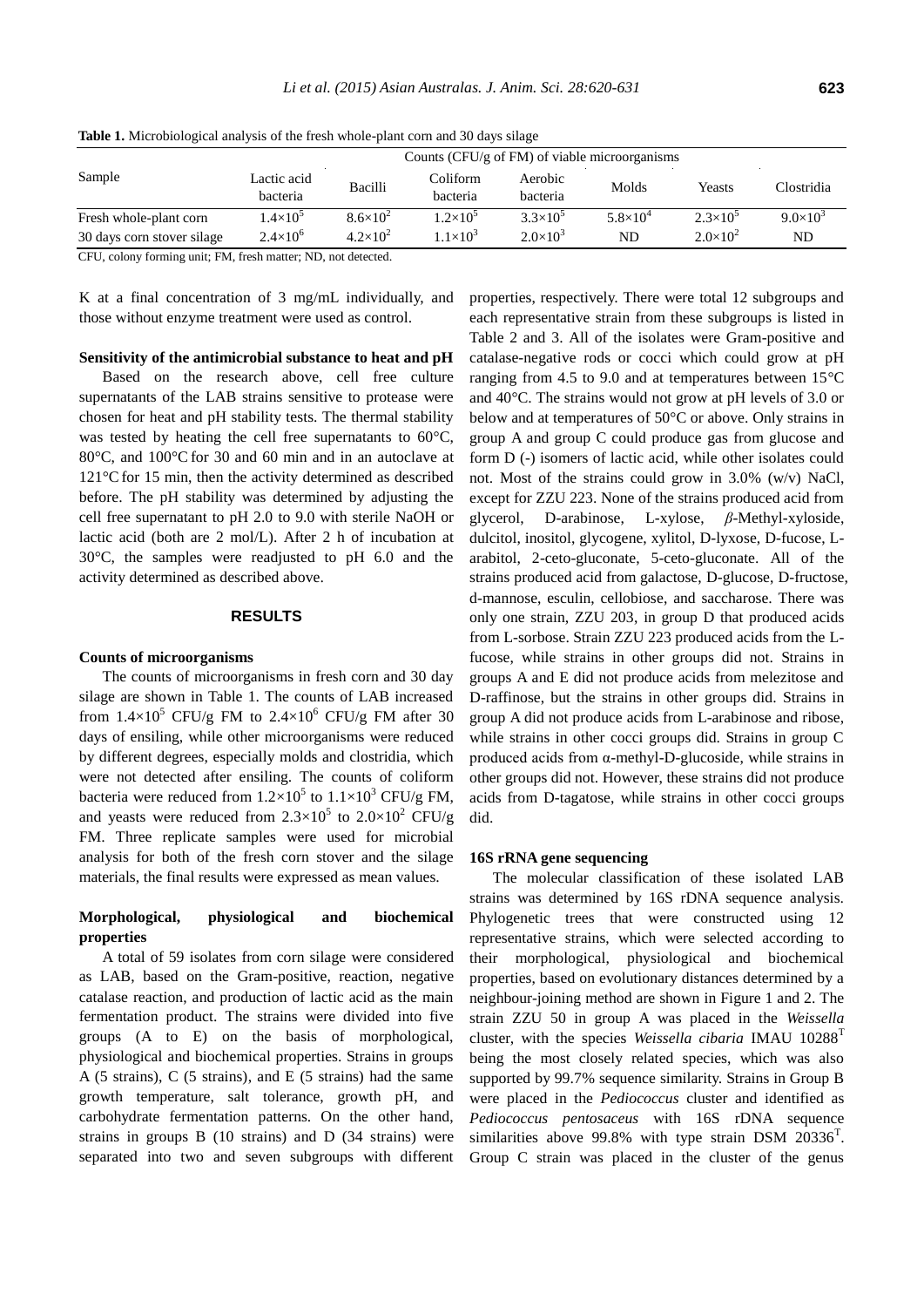|                                     | Group A            | Group B            |                |                | Group D<br>Group C                                      |                |                |                   |                |        |                          |                    |
|-------------------------------------|--------------------|--------------------|----------------|----------------|---------------------------------------------------------|----------------|----------------|-------------------|----------------|--------|--------------------------|--------------------|
| Character                           | <b>ZZU 50</b>      | ZZU 64 ZZU 223     |                | <b>ZZU 170</b> | ZZU 203 ZZU 204 ZZU 273 ZZU 274 ZZU 278 ZZU 283 ZZU 299 |                |                |                   |                |        |                          |                    |
| Shape                               | Cocci              | Cocci              | Cocci          | Cocci          | Rod                                                     | Rod            | Rod            | Rod               | Rod            | Rod    | Rod                      | Cocci              |
| Gram stain                          | $\! +$             | $\! +$             | $^{+}$         | $^{+}$         | $+$                                                     | $^{+}$         | $^{+}$         | $+$               | $^{+}$         | $^{+}$ | $^{+}$                   | $^{+}$             |
| Catalase                            | ٠                  | ٠                  | $\overline{a}$ | $\sim$         | $\overline{a}$                                          | $\overline{a}$ | $\overline{a}$ | ٠                 | $\overline{a}$ | L,     | $\overline{\phantom{a}}$ |                    |
| Gas from glucose                    | $^{+}$             |                    | L.             | $^{+}$         | $\overline{a}$                                          |                | ÷.             |                   |                |        |                          |                    |
| Optical form of lactate             | $D(-)$             | DL                 | DL             | $D(-)$         | DL                                                      | DL             | DL             | DL                | DL             | DL     | DL                       | $L(-)$             |
| Fermentation type                   | Hetero             | Homo               | Homo           | Hetero         | Homo                                                    | Homo           | Homo           | Homo              | Homo           | Homo   | Homo                     | Homo               |
| Growth at temperature $(^{\circ}C)$ |                    |                    |                |                |                                                         |                |                |                   |                |        |                          |                    |
| 5                                   |                    |                    |                |                |                                                         |                |                |                   |                |        |                          | W                  |
| 10                                  | W                  | $^{+}$             | $+$            | $+$            | $^{+}$                                                  | $^{+}$         | $+$            | $^{+}$            | $+$            | $^{+}$ | $\! +$                   | $+$                |
| 15                                  | $^{+}$             | $^{+}$             | $+$            | $+$            | $+$                                                     | $^{+}$         | $+$            | $+$               | $^{+}$         | $+$    | $\ddot{}$                | $\hspace{0.1mm} +$ |
| $20\,$                              | $^{+}$             | $+$                | $+$            | $+$            | $+$                                                     | $+$            | $+$            | $+$               | $+$            | $+$    | $+$                      | $^{+}$             |
| 25                                  | $+$                | $^{+}$             | $+$            | $+$            | $+$                                                     | $^{+}$         | $+$            | $+$               | $^{+}$         | $+$    | $^{+}$                   | $\hspace{0.1mm} +$ |
| 30                                  | $+$                | $^{+}$             | $\ddot{}$      | $^{+}$         | $^{+}$                                                  | $^{+}$         | $^{+}$         | $^{+}$            | $^{+}$         | $^{+}$ | $^{+}$                   | $\hspace{0.1mm} +$ |
| 35                                  | $^{+}$             | $+$                | $+$            | $+$            | $+$                                                     | $^{+}$         | $+$            | $^{+}$            | $+$            | $+$    | $^{+}$                   | $^{+}$             |
| 40                                  | $+$                | $\! + \!\!\!\!$    | $+$            | $^{+}$         | $+$                                                     | $^{+}$         | $^{+}$         | $^{+}$            | $^{+}$         | $^{+}$ | $\! +$                   | $\hspace{0.1mm} +$ |
| 45                                  | W                  | $^{+}$             | W              |                | W                                                       | $^{+}$         | $+$            | $\qquad \qquad +$ | W              | $^{+}$ | $\! +$                   | $^{+}$             |
| 50                                  |                    |                    |                |                | ٠                                                       |                | ٠              |                   | $\overline{a}$ |        |                          |                    |
| Growth in NaCl (w/v %)              |                    |                    |                |                |                                                         |                |                |                   |                |        |                          |                    |
| 3.0                                 | $^{+}$             | $^{+}$             | W              | $\! +$         | $\qquad \qquad +$                                       | $^{+}$         | $+$            | $^{+}$            | $^{+}$         | $^{+}$ |                          | $\hspace{0.1mm} +$ |
| 6.5                                 |                    | $+$                | W              | ٠              | W                                                       | W              |                |                   |                |        |                          | W                  |
| Growth at pH                        |                    |                    |                |                |                                                         |                |                |                   |                |        |                          |                    |
| 3.0                                 |                    |                    |                |                | $\overline{a}$                                          |                |                |                   |                |        |                          |                    |
| 3.5                                 | W                  | $^{+}$             | W              | W              | W                                                       | $^{+}$         | W              | W                 | $^{+}$         | $^{+}$ | W                        | W                  |
| 4.0                                 | $\hspace{0.1mm} +$ | $\! +$             | W              | $^{+}$         | $^{+}$                                                  | $^{+}$         | $^{+}$         | $^{+}$            | $^{+}$         | $^{+}$ | $\! +$                   | $\hspace{0.1mm} +$ |
| 4.5                                 | $^{+}$             | $\! +$             | $^{+}$         | $^{+}$         | $+$                                                     | $^{+}$         | $^{+}$         | $\qquad \qquad +$ | $^{+}$         | $^{+}$ | $\ddot{}$                | $^{+}$             |
| 5.0                                 | $^{+}$             | $^{+}$             | $^{+}$         | $^{+}$         | $^{+}$                                                  | $^{+}$         | $^{+}$         | $^{+}$            | $^{+}$         | $^{+}$ | $^{+}$                   | $\hspace{0.1mm} +$ |
| 6.0                                 | $^{+}$             | $+$                | $+$            | $+$            | $+$                                                     | $^{+}$         | $+$            | $+$               | $+$            | $+$    | $\! +$                   | $^{+}$             |
| 7.0                                 |                    | $\hspace{0.1mm} +$ | $+$            | $+$            | $+$                                                     | $^{+}$         | $+$            | $^{+}$            | $^{+}$         | $^{+}$ | $^{+}$                   | $^+$               |
| 8.0                                 | $^+$               | $^{+}$             | $+$            | $+$            | $+$                                                     | $^{+}$         | $+$            | $+$               | $+$            | $+$    | $^{+}$                   | $^+$               |
| 9.0                                 | $+$                | $+$                | $+$            | $+$            | $+$                                                     | $+$            | $+$            | $+$               | $+$            | $+$    | $\! + \!\!\!\!$          | $+$                |

**Table 2.** Characteristics of lactic acid bacteria strains isolated from silage samples

+, positive; -, negative; w, weakly positive; Homo, homofermentative; Hetero, heterofermentative.

*Leuconostoc* in the phylogenetic tree and could be unquestionably identified as *Leuconostoc pseudomesenteroides*. Strains in Group D were grouped on the phylogenetic tree together with *L. pentosus*, *L. plantarum* subsp. *plantarum*, *L. plantarum* subsp. *argentoratensis* and *L. paraplantarum*, but they could not be identified on a species level based on 16S rRNA gene sequence analysis. Group E was placed in a cluster consisting of the genus *Enterococcus* (*E.*) and was assigned with confidence to *E. mundtii*.

# **Amplification products obtained from the** *rec***A** g**ene multiplex assay**

Amplification products obtained from the *rec*A gene are shown in Figure 3. Group D strains and type strain *L. plantarum* subsp. *plantarum* JCM 1149<sup>T</sup> produced 318 bp *rec*A gene amplification products. Type strain *L.*   $\alpha$ *paraplantarum* JCM 12533<sup>T</sup> and *L. pentosus* JCM 1558<sup>T</sup> produced 107 bp and 218 bp, respectively. *L. plantarum* subsp. *argentoratensis* JCM 16169<sup>T</sup> produced two distinct PCR products of 318 and 120 bp, while the negative control *L. casei* JCM 16167<sup>T</sup> did not produce any amplicons. Thus,

strains in group D were clearly identified as *L. plantarum* subsp. *plantarum*.

In conclusion, the LAB species in this study were finally classified as *Weissella cibaria* (8.5%), *Pediococcus pentosaceus* (16.9%), *Leuconostoc pseudomesenteroides* (8.5%), *L. plantarum* subsp*. plantarum* (57.6%) and *E. mundtii* (8.5%).

## **Antibacterial activities**

A total of 59 LAB isolates were investigated, of which 56 strains showed distinct antimicrobial activity against *Salmonella enterica* ATCC 43971<sup>T</sup> , *Micrococcus luteus*  ATCC 4698<sup>T</sup> and *Escherichia coli* ATCC 11775<sup>T</sup> indicators. There were 39 strains with inhibitory activity against both Gram-positive bacteria, such as *Micrococcus luteus* ATCC 4698<sup>T</sup> , and Gram-negative bacteria, such as *Salmonella*  enterica ATCC  $43971<sup>T</sup>$  and *Escherichia coli* ATCC  $11775<sup>T</sup>$ . The antibacterial activities of the representative strains (diameter of inhibition zone is more than 8.00 mm) are shown in Table 4.

After eliminating organic acid function, the MRS broth had no antimicrobial activity and only cell free supernatants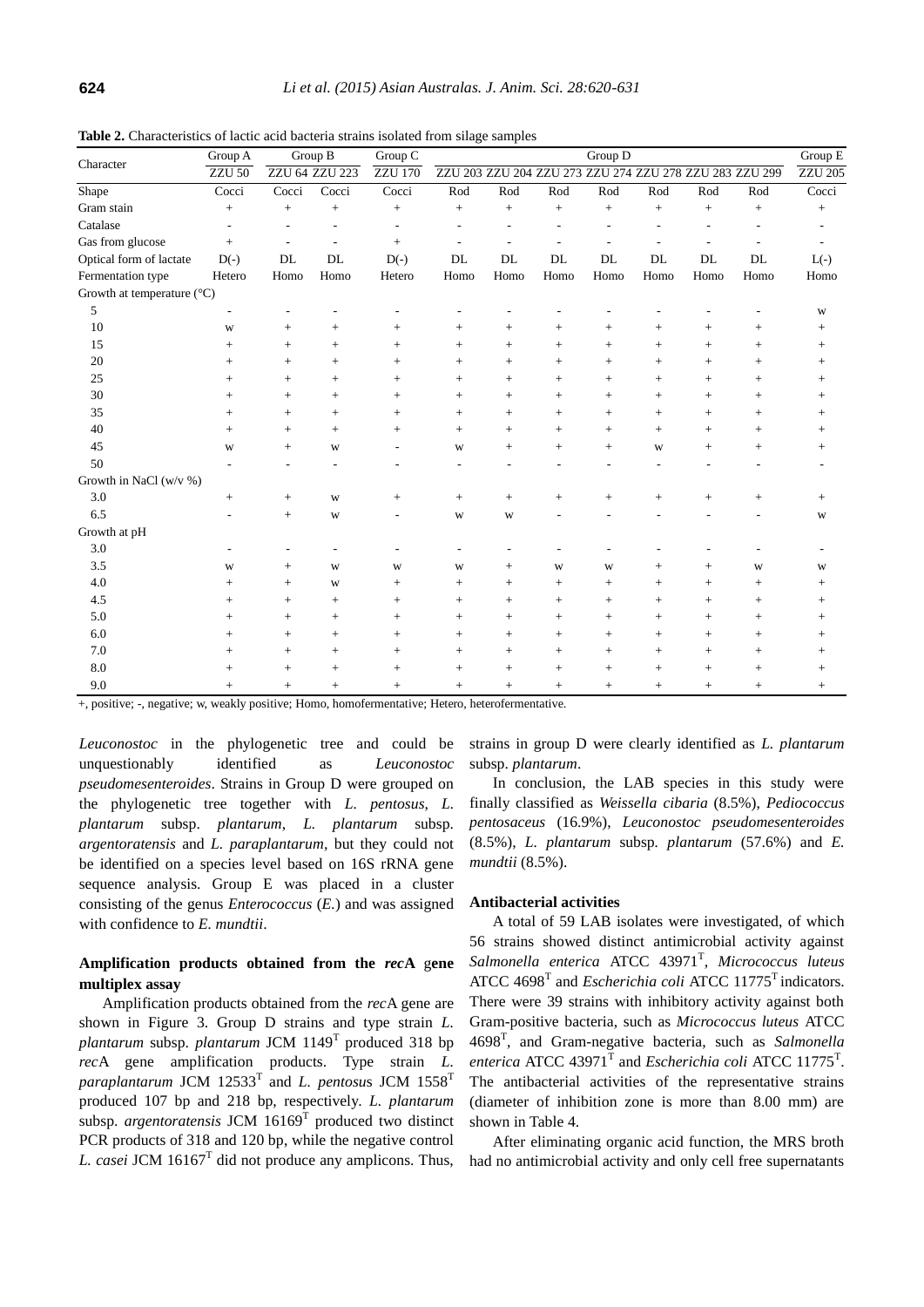|                              | Group A         | Group B                  |                 | Group $\mathcal C$ | Group D    |                          |            |                          |                          |                          |                 | Group E        |
|------------------------------|-----------------|--------------------------|-----------------|--------------------|------------|--------------------------|------------|--------------------------|--------------------------|--------------------------|-----------------|----------------|
| Substrate                    | <b>ZZU 50</b>   | ZZU 64                   | <b>ZZU 223</b>  | <b>ZZU 170</b>     | ZZU<br>203 | ZZU<br>204               | ZZU<br>273 | ZZU<br>274               | ZZU<br>278               | <b>ZZU</b><br>283        | ZZU<br>299      | <b>ZZU 205</b> |
| Erythritol                   | ٠               | ٠                        | W               |                    |            | ÷,                       | ÷,         | $\overline{\phantom{a}}$ | $\overline{\phantom{a}}$ | ÷,                       |                 |                |
| L-arabinose                  | W               | $^{+}$                   | $^{+}$          | $^{+}$             | $^{+}$     | $^{+}$                   | $^{+}$     | $\! + \!\!\!\!$          | $^{+}$                   | $^{+}$                   |                 | $^{+}$         |
| Ribose                       |                 | $+$                      | $^{+}$          | $^{+}$             | $^{+}$     | W                        | $+$        | $+$                      | $+$                      | W                        |                 | $^{+}$         |
| D-xylose                     | W               | W                        |                 | $^{+}$             |            |                          |            |                          |                          |                          |                 | W              |
| Adonitol                     |                 | W                        | ۰               |                    |            |                          |            |                          |                          |                          |                 |                |
| L-sorbose                    |                 |                          |                 |                    | $^{+}$     | ٠                        |            |                          |                          |                          |                 |                |
| Rhamnose                     |                 | ÷                        | W               |                    | W          |                          |            |                          |                          |                          |                 |                |
| Mannitol                     | $\! + \!\!\!\!$ | $^{+}$                   | $^{+}$          | $^{+}$             | $^{+}$     | $^{+}$                   | $+$        | $+$                      | $^{+}$                   | $^{+}$                   | $\! + \!\!\!\!$ | W              |
| Sorbitol                     |                 | $+$                      | $^{+}$          |                    | $^{+}$     | $^{+}$                   | $+$        | $+$                      | $^{+}$                   | $^{+}$                   |                 | W              |
| $\alpha$ -Methyl-D-mannoside |                 | L                        | ۰               |                    | $^{+}$     | ٠                        | $+$        | $+$                      | $+$                      | $^{+}$                   | $+$             |                |
| α-Methyl-D-glucoside         |                 | ٠                        |                 | $^{+}$             |            | ٠                        |            |                          | ٠                        | $\overline{\phantom{a}}$ |                 |                |
| N-Acetyl glucosamine         | W               | W                        | $\! + \!\!\!\!$ | W                  | $^{+}$     | $^{+}$                   | W          | $+$                      | W                        | W                        | $\! + \!\!\!\!$ | $^{+}$         |
| Amygdaline                   | $\! + \!\!\!\!$ | W                        | $^{+}$          |                    | $^{+}$     | $^{+}$                   | $+$        | $+$                      | $\qquad \qquad +$        | $^{+}$                   | $^{+}$          | $\mathbf W$    |
| Arbutine                     | $^{+}$          | W                        | $^{+}$          |                    | $^{+}$     | $+$                      | $+$        | $+$                      | $+$                      | $+$                      | $+$             | W              |
| Salicine                     | $^{+}$          | W                        | $^{+}$          | W                  | $^{+}$     | $^{+}$                   | W          | $+$                      | W                        | $^{+}$                   | $^{+}$          | W              |
| Maltose                      | W               | $^{+}$                   | $^{+}$          | $^{+}$             | $^{+}$     | $^{+}$                   | $+$        | $+$                      | $\qquad \qquad +$        | $^{+}$                   | $^{+}$          | $^{+}$         |
| Lactose                      | $^{+}$          | $+$                      | $^{+}$          |                    | $^{+}$     | $^{+}$                   | $+$        | $+$                      | $+$                      | $+$                      | $+$             | W              |
| Melibiose                    |                 | $^{+}$                   |                 | $^{+}$             | $^{+}$     | $^{+}$                   | $^{+}$     | $+$                      | $\ddot{}$                | $^{+}$                   |                 | W              |
| Trehalose                    | $^{+}$          | $+$                      | $^{+}$          | W                  | $^{+}$     | $^{+}$                   | $^{+}$     | $^{+}$                   | $^{+}$                   | $^{+}$                   | $^{+}$          | $^{+}$         |
| Inuline                      |                 | ۰                        | ٠               |                    |            | ٠                        | $\sim$     | $\overline{\phantom{a}}$ | ٠                        | $\overline{\phantom{a}}$ | W               |                |
| Melezitose                   |                 | $+$                      | $^{+}$          | $\hspace{0.1mm} +$ | $^{+}$     | $^{+}$                   | $+$        | $+$                      | $^{+}$                   | $+$                      | $+$             |                |
| D-raffinose                  |                 | $+$                      | $^{+}$          | $^{+}$             | $^{+}$     | $^{+}$                   | $+$        | $+$                      | $+$                      | $^{+}$                   | $\! + \!\!\!\!$ |                |
| Starch                       |                 | -                        | $\qquad \qquad$ |                    |            | $\overline{a}$           |            |                          |                          | $\overline{a}$           | W               |                |
| $\beta$ -Gentiobiose         |                 | W                        | W               |                    | W          | W                        | W          | W                        | W                        | W                        | W               | W              |
| D-turanose                   |                 | $^{+}$                   | $^{+}$          | W                  | $^{+}$     | $^{+}$                   | $+$        | $+$                      | $+$                      | $^{+}$                   | $\! + \!\!\!\!$ |                |
| D-tagatose                   | $^{+}$          | $^{+}$                   | $^{+}$          |                    |            |                          |            | $+$                      | $^{+}$                   |                          |                 | $^{+}$         |
| L-ffucose                    |                 | $\overline{\phantom{a}}$ | $\! + \!\!\!\!$ |                    |            |                          |            |                          |                          |                          |                 |                |
| D-arabitol                   |                 | W                        |                 |                    |            |                          |            |                          |                          |                          |                 |                |
| Gluconate                    |                 | W                        |                 |                    |            | $\overline{\phantom{a}}$ | W          | W                        | W                        | W                        | W               |                |

**Table 3.** API 50 CH fermentation patterns of latic acid bacteria

API, analytical profile index; +, positive; -, negative; w, weakly positive.

All strains produced acid from galactose, D-glucose, D-fructose, D-mannose, esculine, cellobiose, saccharose, but failed to produce acid from glycerol, D-arabinose, L-xylose, *β*-methyl-xyloside, dulcitol, inositol, glycogene, xylitol, D-lyxose, D-fucose, L-arabitol, 2-ceto-gluconate, 5-ceto-gluconate.

of strain ZZU 203 and 204 still exhibited distinct inhibitory activity against all the indicators (Table 5). Further, after catalase treatment, the antimicrobial activity was still the same as the control. After treatment by protease K, the antimicrobial activity of cell free supernatants of the two strains disappeared. After treatment with trypsin the antimicrobial activity of strain ZZU 203 disappeared, while ZZU 204 still exhibited residual antimicrobial activity.

Table 6 presents the residual antimicrobial activity of cell free supernatants from two strains ZZU 203 and 204 after thermal treatments at 60 °C, 80 °C, and 100 °C for 30 min and 60 min. The activities remained stable for 60 min at 100°C but decreased beyond that temperature. In addition, the activity completely disappeared after treatment at 121°C for 15 min. The residual activities of the antimicrobial substances at variable pH from 2.0 to 9.0 are also showed in Table 6. The antimicrobial substance retained activity between 2.0 and 6.0, however, it was completely inactive above pH 7.0.

#### **DISCUSSION**

Corn stover is an increasingly important source of animal feed in China (Pang et al., 2011) and the preservation of fresh corn stover as silage, which depends on the production of sufficient acid to inhibit the activity of undesirable microorganisms under anaerobic conditions, is widespread around the world, including in China. Epiphytic microorganisms, especially LAB naturally present on forage crops, are responsible for silage fermentation and also influence silage quality (Lin et al., 1992; Cai and Kumai 1994; Cai et al., 1997; Pang et al., 2011). The counts and characteristics of LAB have become significant factors in predicting the adequacy of silage fermentation and in determining whether to apply silage bacteria inoculants (Cai and Kumai, 1994; Cai et al., 1997; Cai et al., 1999). In this study,  $1.4 \times 10^5$  CFU/g FM LAB were observed in fresh corn stover, which suggested that the counts of LAB were abundant and the lactic acid fermentation to preserve the nutrient of the silage was guaranteed.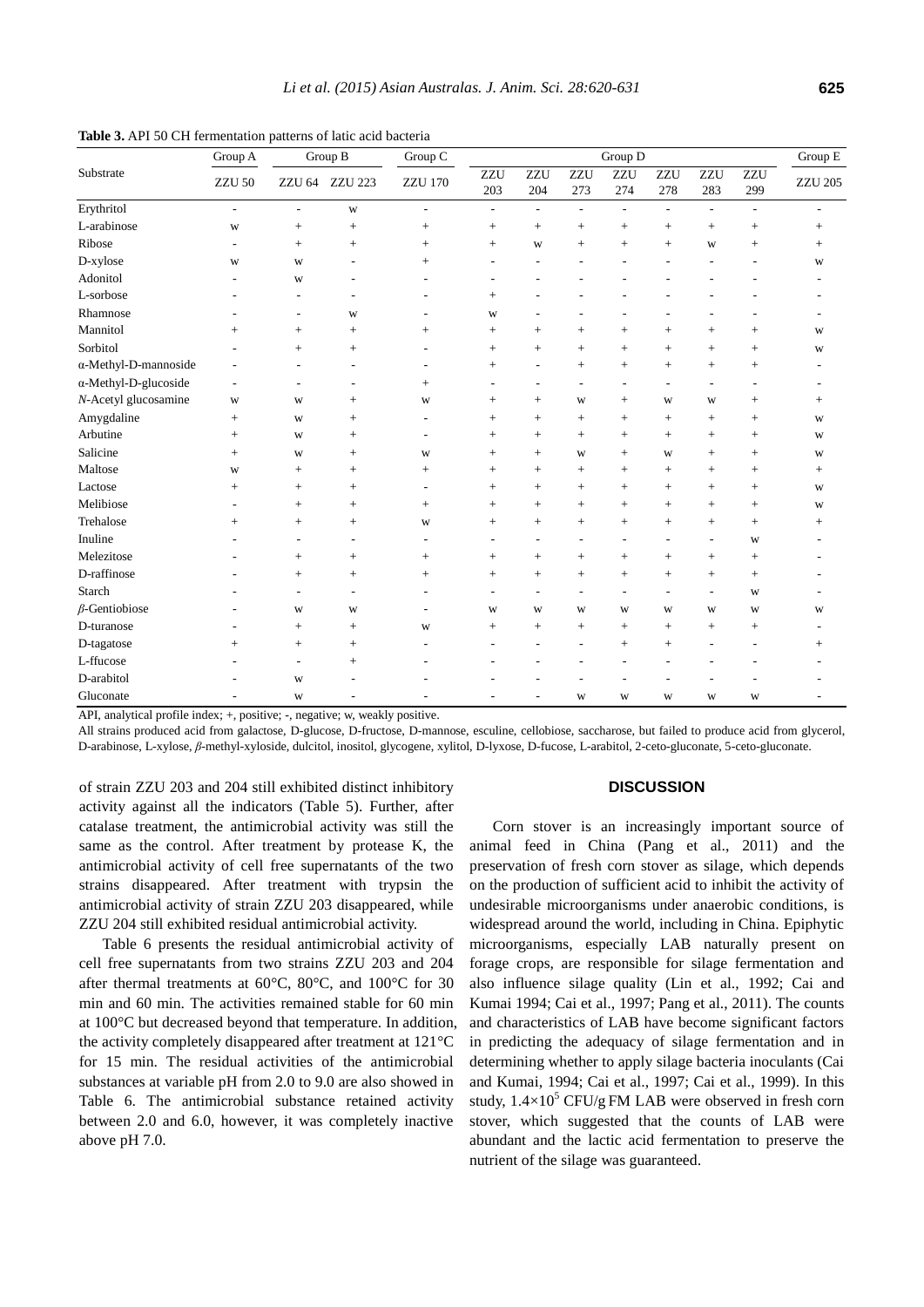

**Figure 1.** Phylogenetic tree showing the relative position of *Lactobacillus plantarum* as inferred by the neighbor-joining method with 16S rRNA gene sequences. Bootstrap values for a total of 1,000 replicates are shown at the nodes of the tree. *Bacillus subtilis* is used as an outgroup. The bar indicates 1% sequence divergence. *K*nuc, nucleotide substitution rates.

Fermentation of sugar by heterofermentative LAB will produce acetic acid, alcohol and  $CO<sub>2</sub>$  specifically during ensiling. The formation of a large amount of acetic acid in the silage is not an advantage because such formation consumes energy. As the formation of acetic acid always entails the formation of  $CO<sub>2</sub>$ , a significantly larger amount of energy is lost in this process than during the formation of lactic acid. Fermentation of sugar by homofermentative

LAB transforms sugar into lactic acid at a ratio of almost 1:1. This rapid fermentation saves nutrients, thus preserving a large amount of carbohydrates, which would be lost if the silage were left untreated or treated with acetic acid producing bacteria. In contrast with the lactic acidproducing cocci, lactobacilli play a more important role in promoting lactic acid fermentation over long periods of time (Pang et al., 2011).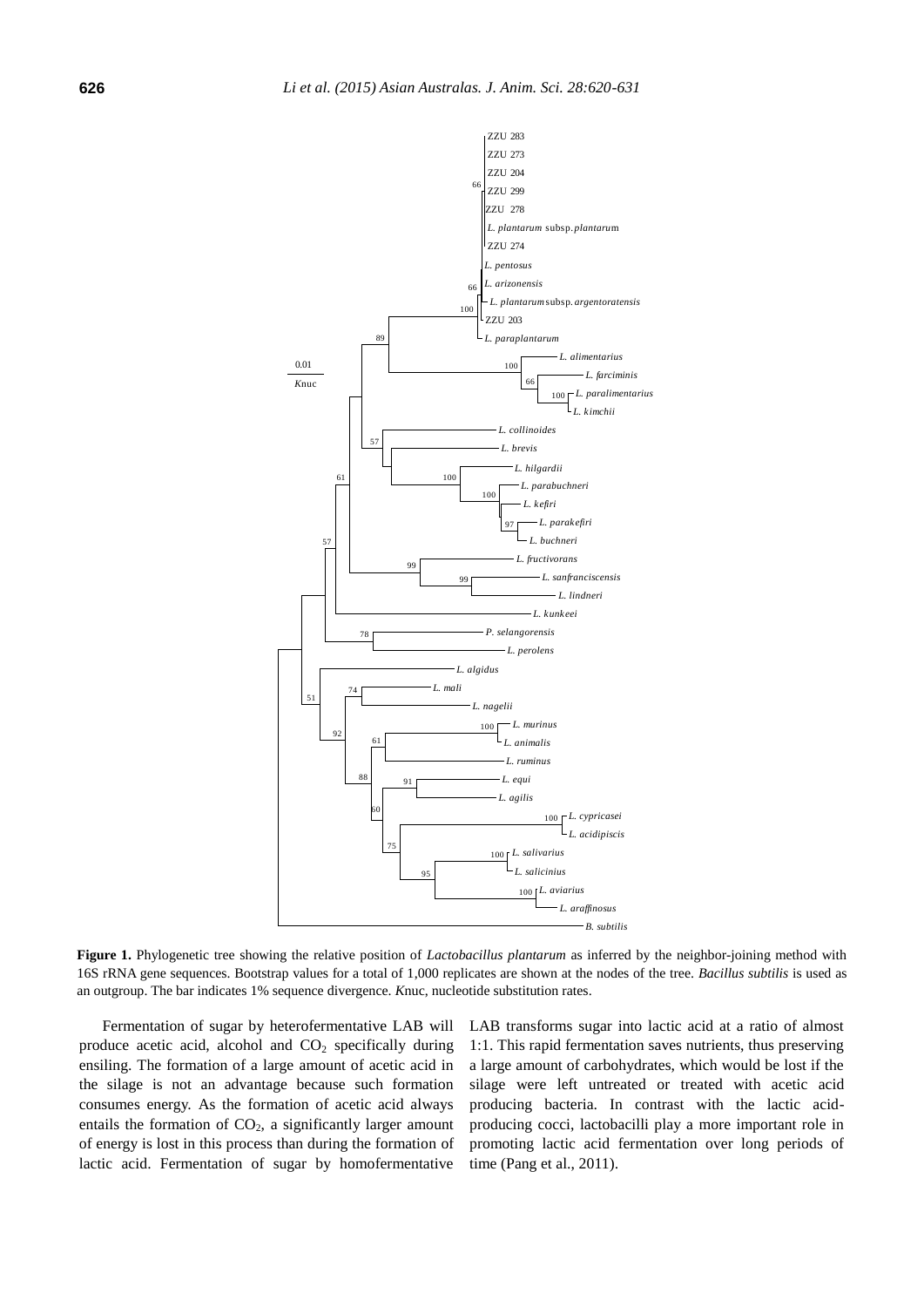

**Figure 2.** Phylogenetic tree showing the relative position of *Leuconostoc pseudomesenteroides*, *Weissella cibaria*, *Pediococcus pentosaceus* and *Enterococcus mundtii* species as inferred by the neighbor-joining method with 16S rRNA gene sequences. *Bacillus subtilis* is used as an outgroup. The bar indicates 1% sequence divergence. *Ln*., *Leuconostocs*; *L*., *Lactococcus*; *E*., *Enterococcus*; *P*., *Pediococcus* and *W*., *Weissella*.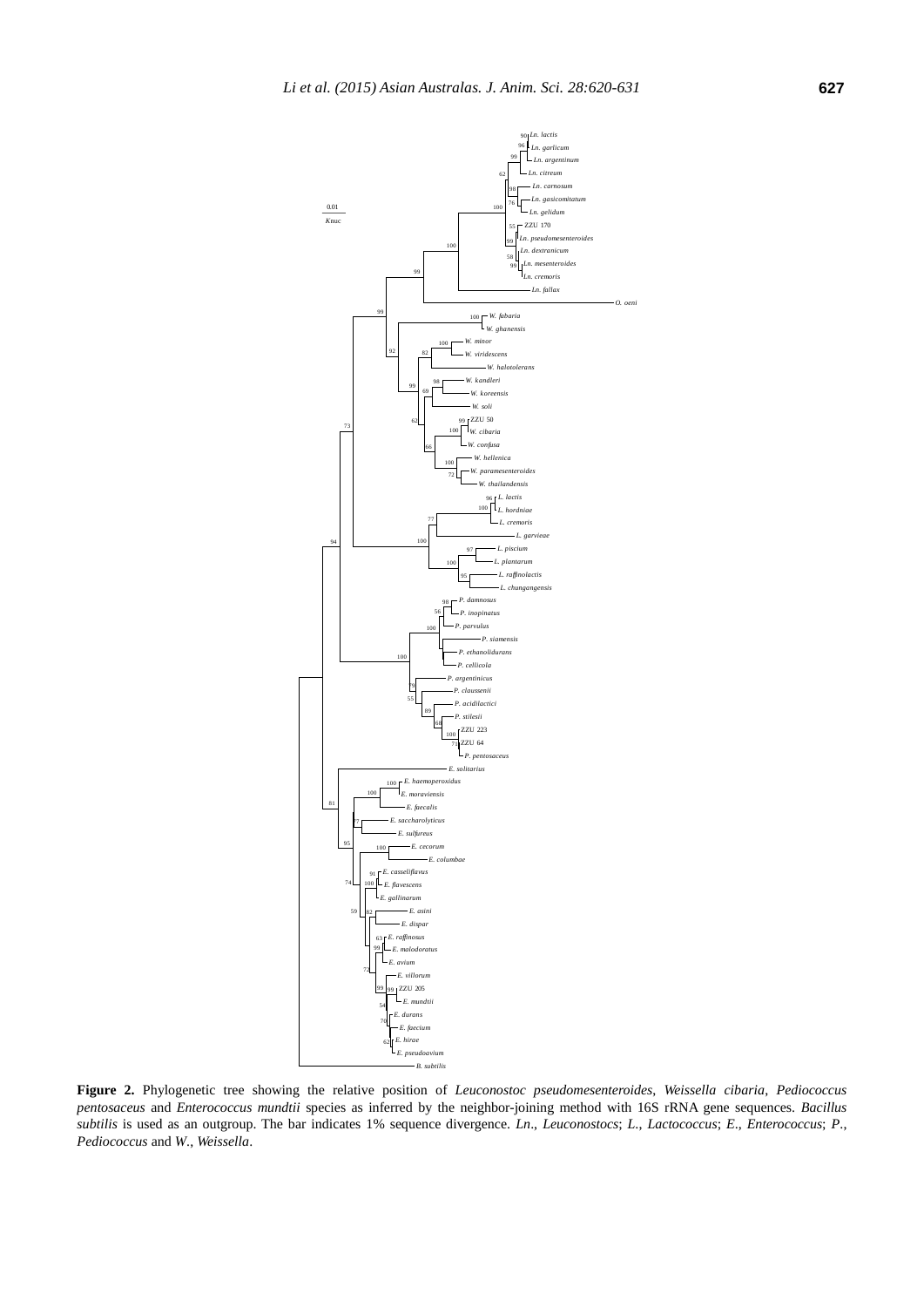

**Figure 3.** Amplification products obtained from the *rec*A multiplex assay. Lane M contained a 2-kb PLUS DNA ladder (Wako Pure Chemical Industries, Ltd., Tokyo, Japan). Lanes 1, 2, 3, 4, and 5, PCR amplification products from *L. casei* JCM 16167<sup>T</sup> (negative control), *L. paraplantarum* JCM 12533<sup>T</sup> , *L. pentosu*s JCM 1558<sup>T</sup> , *L. plantarum* subsp. *plantarum* JCM 1149<sup>T</sup> , *L. plantarum* subsp. argentoratensis JCM 16169<sup>T</sup> respectively; Lanes 6, 7, 8, 9, 10, 11, and 12 PCR amplification products from ZZU 203, ZZU204, ZZU273, ZZU274, ZZU278, ZZU 283, and ZZU 299, respectively. PCR, polymerase chain reaction.

 It was observed that most of the isolates in this study were lactic acid-producing rods (57.6%) and all of them belonged to *L. plantarum* subsp*. plantarum*. The high counts of *L. plantarum* subsp. *plantarum* might indicate that this species plays an important role in fermentation processes by effectively promoting lactic acid fermentation. Similar results were reported by Ennahar et al. (2003) where *L. plantarum* subsp. *plantarum* was the most frequently isolated microorganism in paddy rice silage. These results are in agreement with those of previous

studies (Lin et al., 1992; Cai et al., 1998; Pang et al., 2011), which have reported similar LAB species composition in corn stover in regions of America, Japan and China.

Bacteriocins often exhibit a narrow killing spectrum and inhibit only bacteria that are closely related to those from which they have been formed. For instance, bacteriocins from Gram-positive bacteria are generally not effective against Gram-negative bacteria (Smaoui et al., 2010). Only a few bacteria have been observed that may exhibit broadspectrum activity against a wide range of microorganisms,

|                | Antimicrobial activity                      |                                          |                                           |  |  |  |  |  |  |  |
|----------------|---------------------------------------------|------------------------------------------|-------------------------------------------|--|--|--|--|--|--|--|
| Strain number  | Salmonella enterica ATCC 43971 <sup>T</sup> | Escherichia coli ATCC 11775 <sup>T</sup> | Micrococcus luteus ATCC 4698 <sup>T</sup> |  |  |  |  |  |  |  |
| ZZU 50         | $++$                                        | $+++$                                    | $^{+++}$                                  |  |  |  |  |  |  |  |
| ZZU 64         | $+$                                         | $^{+}$                                   | $++$                                      |  |  |  |  |  |  |  |
| <b>ZZU 170</b> | $+$                                         | $^{+}$                                   | $^{+}$                                    |  |  |  |  |  |  |  |
| <b>ZZU 203</b> | $^{+++}$                                    | $^{+++}$                                 | $^{+++}$                                  |  |  |  |  |  |  |  |
| <b>ZZU 204</b> | $++$                                        | $^{+++}$                                 | $++++-$                                   |  |  |  |  |  |  |  |
| <b>ZZU 205</b> | $^{+}$                                      | $++$                                     | $+$                                       |  |  |  |  |  |  |  |
| <b>ZZU 223</b> | $^{+}$                                      | $^{+++}$                                 | $^{+}$                                    |  |  |  |  |  |  |  |
| <b>ZZU 273</b> | $^{++}$                                     | $^{+++}$                                 | $^{+++}$                                  |  |  |  |  |  |  |  |
| ZZU 274        | $+++$                                       | $++$                                     | $^{+++}$                                  |  |  |  |  |  |  |  |
| <b>ZZU 278</b> | $^{+++}$                                    | $+++$                                    | $+++$                                     |  |  |  |  |  |  |  |
| <b>ZZU 283</b> | $+++$                                       | $^{+}$                                   | $+++$                                     |  |  |  |  |  |  |  |
| <b>ZZU 299</b> | $+++$                                       |                                          | $+++$                                     |  |  |  |  |  |  |  |

**Table 4.** Antimicrobial activity of the representative strains

|                                             | Antimicrobial activity |         |          |         |         |              |         |                |  |  |  |
|---------------------------------------------|------------------------|---------|----------|---------|---------|--------------|---------|----------------|--|--|--|
| Indicator strains                           | pH 6.0                 |         | Catalase |         |         | Proteinase K | Trypsin |                |  |  |  |
|                                             | <b>ZZU 203</b>         | ZZU 204 | ZZU 203  | ZZU 204 | ZZU 203 | ZZU 204      | ZZU 203 | <b>ZZU</b> 204 |  |  |  |
| Salmonella enterica ATCC 43971 <sup>1</sup> |                        |         |          |         |         |              |         |                |  |  |  |
| Escherichia coli ATCC 11775 <sup>T</sup>    |                        |         |          |         |         |              |         |                |  |  |  |
| Micrococcus luteus ATCC 4698 <sup>T</sup>   |                        |         |          |         |         |              |         |                |  |  |  |

+, Diameter of inhibition zone: 8.00 to 12.00 mm; ++, 12.00 to 16.00 mm; +++, 16.00 to 20.00 mm; ++++, more than 20.00 mm; -, no inhibition zone; the diameter of inhibition zone including that of Oxford cup (7.80 mm).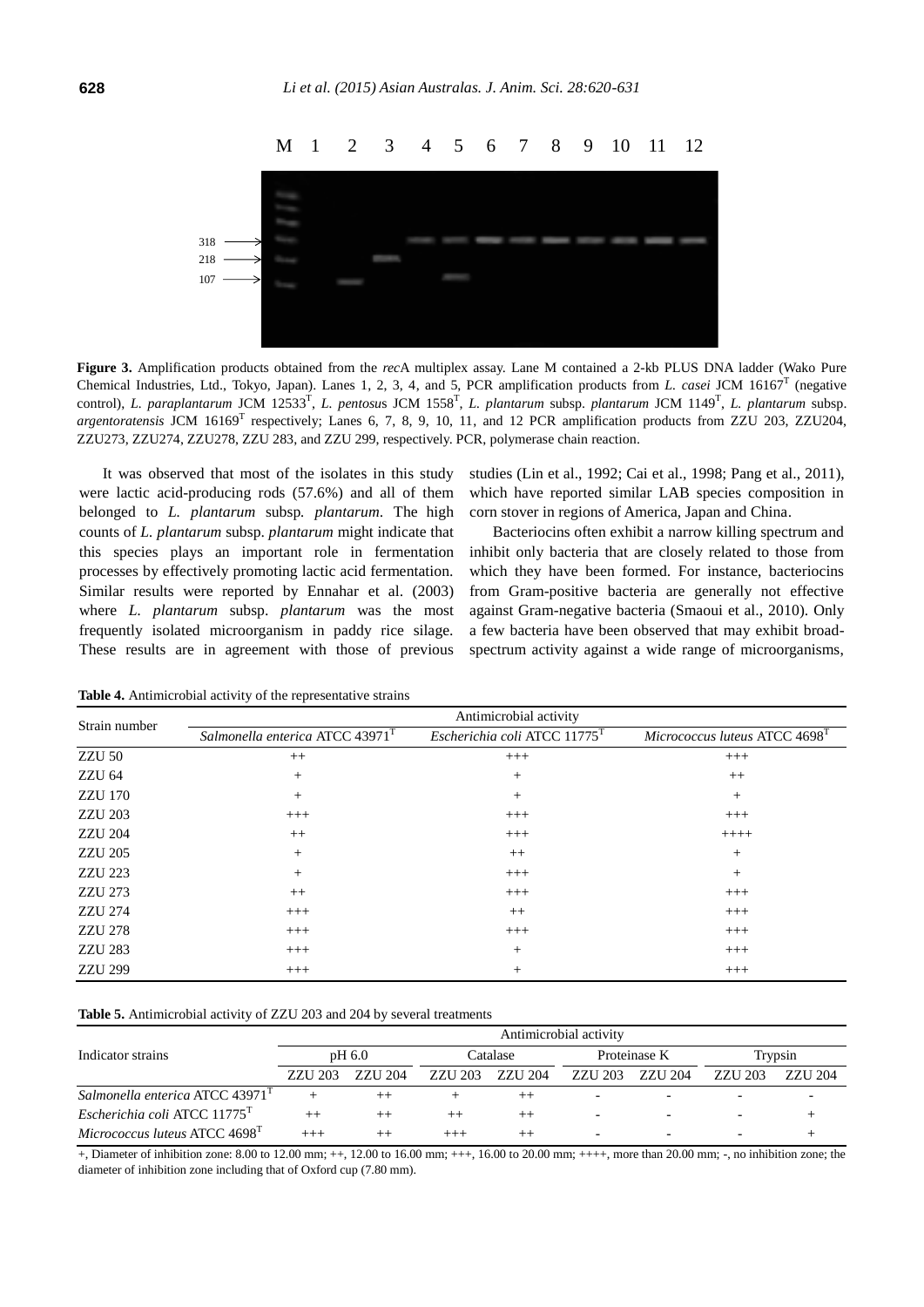|                    |              | Antimicrobial activity |                                             |                |                                          |                              |                          |  |  |  |  |
|--------------------|--------------|------------------------|---------------------------------------------|----------------|------------------------------------------|------------------------------|--------------------------|--|--|--|--|
| Treatment          |              |                        | Salmonella enterica ATCC 43971 <sup>1</sup> |                | Escherichia coli ATCC 11775 <sup>T</sup> | Micrococcus luteus ATCC 4698 |                          |  |  |  |  |
|                    |              | <b>ZZU 203</b>         | <b>ZZU 204</b>                              | <b>ZZU 203</b> | <b>ZZU 204</b>                           | <b>ZZU 203</b>               | <b>ZZU 204</b>           |  |  |  |  |
| Heat $(^{\circ}C)$ | 60, 30 min   | $^{+++}$               | $^{++}$                                     | $^{++}$        | $++$                                     | $+++++$                      | $++++$                   |  |  |  |  |
|                    | $60, 60$ min | $^{+++}$               | $^{++}$                                     | $^{++}$        | $++$                                     | $^{+++}$                     | $+++++$                  |  |  |  |  |
|                    | 80, 30 min   | $^{+++}$               | $^{++}$                                     | $+$            | $++$                                     | $^{+++}$                     | $^{+++}$                 |  |  |  |  |
|                    | 80, 60 min   | $+++$                  | $++$                                        | $+$            | $++$                                     | $^{+++}$                     | $+++$                    |  |  |  |  |
|                    | 100, 30 min  | $^{++}$                | $^{++}$                                     | $+$            | $++$                                     | $^{+++}$                     | $^{+++}$                 |  |  |  |  |
|                    | 100, 60 min  | $++$                   | $++$                                        | $+$            | $++$                                     | $^{+++}$                     | $^{+++}$                 |  |  |  |  |
|                    | 121, 15 min  |                        | $\overline{\phantom{0}}$                    |                | $\overline{\phantom{0}}$                 |                              | $\overline{\phantom{a}}$ |  |  |  |  |
| pH                 | 2.0          | $+++$                  | $+++$                                       | $+++$          | $+++$                                    | $+++$                        | $+++$                    |  |  |  |  |
|                    | 3.0          | $++$                   | $+++$                                       | $++$           | $++$                                     | $+++$                        | $^{+++}$                 |  |  |  |  |
|                    | 4.0          | $++$                   | $++$                                        | $^{++}$        | $++$                                     | $+++$                        | $^{+++}$                 |  |  |  |  |
|                    | 5.0          | $++$                   | $++$                                        | $+$            | $+$                                      | $^{+++}$                     | $++$                     |  |  |  |  |
|                    | 6.0          | $^{+}$                 | $++$                                        | $^{+}$         | $^{+}$                                   | $++$                         | $++$                     |  |  |  |  |
|                    |              |                        |                                             |                |                                          |                              |                          |  |  |  |  |

**Table 6.** Effects of temperature and pH on the antimicrobial activity of ZZU 203 and 204

 $+$ , Diameter of inhibition zone: 8.00 to 12.00 mm;  $++$ , 12.00 to 16.00 mm;  $++$ , 16.00 to 20.00 mm;  $++$ , more than 20.00 mm;  $-$ , no inhibition zone; the diameter of inhibition zone including that of Oxford cup (7.80 mm).

7.0 - - - - - -  $8.0$ 9.0 - - - - - -

including Gram-positive and Gram-negative bacteria (Benitez et al., 2011). Todorov et al. (2011) reported that a cell-free supernatant and semi-purified bacteriocin, Bacteriocin ST16Pa, of *L. plantarum* subsp. *plantarum*, a strain isolated from papaya, presented a large spectrum of activity against both certain Gram-positive bacteria and Gram-negative bacteria, such as *Escherichia coli*. In this paper, LAB strains isolated from the corn stover silage were tested for their ability to inhibit the growth of the following indicator microorganisms: pathogenic bacteria including one Gram-positive (*Micrococcus luteus* ATCC 4698<sup>T</sup> ) and two Gram-negative bacteria (*Salmonella enterica* ATCC 43971<sup>T</sup> and *Escherichia coli* ATCC 11775<sup>T</sup>). Moreover, two LAB strains of these tested strains also exhibited strong antimicrobial activity after excluding the effects of organic acids and hydrogen peroxide by neutralizing pH and eliminating hydrogen peroxide from the cell-free culture supernatants. However, all of activities disappeared completely when the cell-free supernatant was treated with proteinase K, which indicated that the antimicrobial activity may attributed to the production of a proteinaceous substance. However, the antimicrobial activity of strain ZZU 203 disappeared, while ZZU 204 still exhibited residual antimicrobial activity after treatment with trypsin. This finding may indicate that the substance with strong antimicrobial activity is sensitive to trypsin, but trypsin does not completely suppress the antimicrobial activity. This result may be observed because the two types of proteases have different cutting sites. Proteinase K is a broad-spectrum serine protease, and the predominant site of cleavage is the peptide bond adjacent to the carboxyl group

of aliphatic and aromatic amino acids with blocked alpha amino groups (Kraus et al., 1976), whereas trypsin cleaves peptide chains primarily at the carboxyl side of the amino acids lysine or arginine (Rawlings and Barrett, 1994).

Yang et al. (2012) reported that BLS produced by *Streptococcus thermophilus* (ASR-1) and *Lactococcus casei* (JFR-5) was thermally stable at  $80^{\circ}$ C and  $100^{\circ}$ C for 60 and 90 min but completely lost its anti-*listerial* activities after exposure to 121°C for 15 min. In this study, the activity of the inhibitory compounds was not significantly altered by boiling for 60 min, which indicates that the antimicrobial activity of the culture supernatant is heat-resistant. However, the inhibitory activities of ZZU 203 and 204 were completely suppressed by autoclaving at 121°C for 15 min. This finding indicated that the substance with strong antimicrobial activity is thermally stable at 100°C but is destroyed at 121°C.

Due to a modification of ionisation and/or a partial denaturation of the molecule, the bacteriocin-like compounds of the strains were highly sensitive to the variations of the medium pH. Indeed, these compounds are more active at acid pH than at neutral or alkaline pH. Magnusson and Schnürer (2001) found that the antifungal proteinaceous compound produced by the *Lactobacillus. coryniformis* subsp. *coryniformis* Si3 strain was stable at pH between 3.0 and 4.5, but rapidly decreased between 4.5 and 6.0, completely disappeared above pH 6.0. Based on our research, the cell-free supernatants of strains ZZU 203 and 204 retained antimicrobial activity after incubation at pH 2.0 to 6.0 and lost activity after treatment at pH 7.0 to 9.0. Bacteriocins generated by LAB strains are generally stable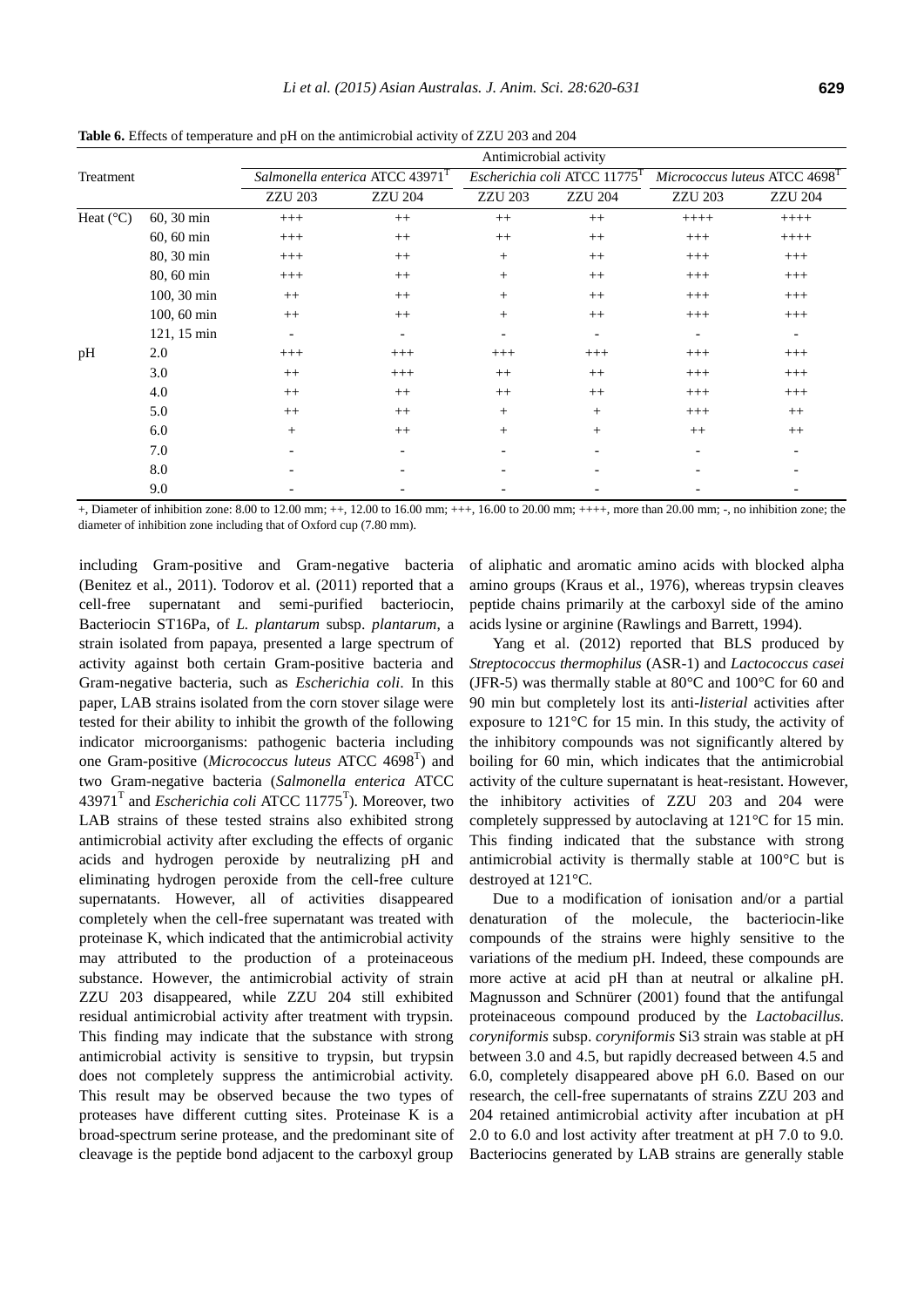at acidic or neutral pH, indicating that these substances are well-adapted to the environment produced by these bacteria. From a technological point of view, the high pH stability observed in the low pH range is an important factor, enabling their use in silages.

The different species and characteristic of epiphytic LAB can change and influence silage quality, and the population of epiphytic LAB are not always sufficiently large or of suitable composition to promote efficient fermentation under farm conditions. We hope that this work can lay a foundation for preparing an improved LAB inoculant for silage. The two strains ZZU 203 and 204 can potentially be used as silage additives. Investigation of the nature of the antimicrobial substances for silage preparation and trials is underway in our laboratory.

## **ACKNOWLEDGMENTS**

This work was supported by Foundation of Henan Science and Technology Committee (Grant No. 132300410054, 132300410123 and 132300413205), National Natural Science Foundation of China (Grant No. 41101244) and an Exploration, Torch-plan Project grant (112102310069) from Henan Province, a grant from the Special Fund for Agro-Scientific Research in the Public Interest of China (201103007).

### **REFERENCES**

- AOAC. 1990. Official Methods of Analysis. 15th edn. Association of Official Analytical Chemists, Arlington, VA, USA.
- Benitez, L. B., K. Caumo, A. Brandelli, and M. B. Rott. 2011. [Bacteriocin-like substance from](http://link.springer.com/article/10.1007/s00436-010-2114-5) *Bacillus amyloliquefaciens* [shows remarkable inhibition of](http://link.springer.com/article/10.1007/s00436-010-2114-5) *Acanthamoeba polyphaga*. Parasitol. Res. 108:687-691.
- Cai, Y. and S. Kumai. 1994. The proportion of lactate isomers in farm silage and the influence of inoculation with lactic acid bacteria on the proportion of L-lactate in silage. Jpn. J. Zootech. Sci. 65:788-795.
- Cai, Y., S. Ohmomo, M. Ogawa, and S. Kumai. 1997. [Effect of](http://onlinelibrary.wiley.com/doi/10.1046/j.1365-2672.1997.00229.x/abstract)  [NaCl-tolerant lactic acid bacteria and NaCl on the](http://onlinelibrary.wiley.com/doi/10.1046/j.1365-2672.1997.00229.x/abstract)  [fermentation characteristics and aerobic stability of silage.](http://onlinelibrary.wiley.com/doi/10.1046/j.1365-2672.1997.00229.x/abstract) J. Appl. Microbiol. 83:307-313.
- Cai, Y., Y. Benno, M. Ogawa, S. Ohmomo, S. Kumai, and K. Nakase. 1998. Influence of *Lactobacillus* [spp. from an](http://aem.asm.org/content/64/8/2982.short)  inoculant and of *Weissella* and *Leuconostoc* [spp. from forage](http://aem.asm.org/content/64/8/2982.short)  [crops on silage.](http://aem.asm.org/content/64/8/2982.short) Appl. Environ. Microbiol. 64:2982-2987.
- Cai, Y. 1999. [Identification and characterization of](http://www.sciencedirect.com/science/article/pii/S0022030299754986) *Enterococcus* [species isolated from forage crops and their influence on silage](http://www.sciencedirect.com/science/article/pii/S0022030299754986)  [fermentation.](http://www.sciencedirect.com/science/article/pii/S0022030299754986) J. Dairy Sci. 82:2466-2471.
- Chaudhari, A. A. and S. Kariyawasam. 2014. [An experimental](http://www.ncbi.nlm.nih.gov/pubmed/24758109)  infection model for *Escherichia coli* [egg peritonitis in layer](http://www.ncbi.nlm.nih.gov/pubmed/24758109)  [chickens.](http://www.ncbi.nlm.nih.gov/pubmed/24758109) Avian Dis. 58:25-33.
- Cleveland, J., T. J. Montville, I. F. Nes, and M. L. Chikindas. 2001. [Bacteriocins: Safe, natural antimicrobials for food preservation.](http://www.sciencedirect.com/science/article/pii/S0168160501005608)  Int. J. Food Microbiol. 71:1-20.
- Eitan, B. D., O. H. Shapiro, N. Siboni, and A. Kushmaro. 2006. [Advantage of using inosine at the 3′ Termini of 16S rRNA](http://aem.asm.org/content/72/11/6902.short)  [gene universal primers for the study of microbial diversity.](http://aem.asm.org/content/72/11/6902.short) Appl. Environ. Microbiol. 72:6902-6906.
- Ennahar, S., T. Sashihara, K. Sonomoto, and A. Ishizaki. 2000. [Class IIa bacteriocins: Biosynthesis, structure and activity.](http://onlinelibrary.wiley.com/doi/10.1111/j.1574-6976.2000.tb00534.x/full) FEMS Microbiol. Rev. 24:85-106.
- Ennahar, S., Y. Cai, and Y. Fujita. 2003[. Phylogenetic diversity of](http://aem.asm.org/content/69/1/444.short)  [Lactic acid bacteria associated with paddy rice silage as](http://aem.asm.org/content/69/1/444.short)  [determined by 16S ribosomal DNA analysis.](http://aem.asm.org/content/69/1/444.short) Appl. Environ. Microbiol. 69:444-451.
- Hata, T., R. Tanaka, and S. Ohmomo. 2010. [Isolation and](http://www.sciencedirect.com/science/article/pii/S0168160509005583)  [characterization of plantaricin ASM1: A new bacteriocin](http://www.sciencedirect.com/science/article/pii/S0168160509005583)  produced by *[Lactobacillus plantarum](http://www.sciencedirect.com/science/article/pii/S0168160509005583)* A-1. Int. J. Food Microbiol. 137:94-99.
- Hellal, A., L. Amrouche., Z. Ferhat, and F. Laraba. 2012. [Characterization of bacteriocin from](http://link.springer.com/article/10.1007/s13213-011-0244-3) *Lactococcus* isolated [from traditional Algerian dairy products.](http://link.springer.com/article/10.1007/s13213-011-0244-3) Ann. Microbiol. 62: 177-185.
- Karska-Wysocki, B., M. Bazo, and W. Smoragiewicz. 2010. [Antibacterial activity of](http://www.sciencedirect.com/science/article/pii/S0944501309001116) *Lactobacillus acidophilus* and *Lactobacillus casei* [against methicillin-resistant](http://www.sciencedirect.com/science/article/pii/S0944501309001116)  *[Staphylococcus aureus](http://www.sciencedirect.com/science/article/pii/S0944501309001116)* (MRSA). Microbiol. Res. 165:674-686.
- Kozaki, M., T. Uchimura, and S. Okada. 1992. Experimental Manual for Lactic Acid Bacteria. Asakurasyoten, Tokyo, Japan.
- Kraus, E., H. H. Kiltz, and U. F. Femfert. 1976. [The specificity of](http://www.ncbi.nlm.nih.gov/pubmed/943367)  [proteinase K against oxidized insulin B chain.](http://www.ncbi.nlm.nih.gov/pubmed/943367) Hoppe. Seylers. Z. Physiol. Chem. 357:233-237.
- Lin, C., K. K. Bolsen, B. E. Brent, and D. Y. C. Fung. 1992. [Epiphytic lactic acid bacteria succession during the pre](http://onlinelibrary.wiley.com/doi/10.1111/j.1365-2672.1992.tb04992.x/abstract)[ensiling and ensiling periods of alfalfa and maize.](http://onlinelibrary.wiley.com/doi/10.1111/j.1365-2672.1992.tb04992.x/abstract) J. Appl. Bacteriol. 73:375-387.
- Magnusson, J. and J. Schnürer. 2001. *[Lactobacillus coryniformis](http://www.ncbi.nlm.nih.gov/pmc/articles/PMC92504/)*  subsp. *coryniformis* strain Si3 [produces a broad-spectrum](http://www.ncbi.nlm.nih.gov/pmc/articles/PMC92504/)  [proteinaceous antifungal compound.](http://www.ncbi.nlm.nih.gov/pmc/articles/PMC92504/) Appl. Environ. Microbiol. 67:1-5.
- Muck, R. E. 1989. [Initial bacterial numbers on lucerne prior to](http://onlinelibrary.wiley.com/doi/10.1111/j.1365-2494.1989.tb01905.x/abstract)  [ensiling.](http://onlinelibrary.wiley.com/doi/10.1111/j.1365-2494.1989.tb01905.x/abstract) Grass Forage Sci. 44:19-25.
- Pang, H., M. Zhang, G. Qin, Z. Tan, Z. Li, Y. Wang, and Y. Cai. 2011. [Identification of lactic acid bacteria isolated from corn](http://onlinelibrary.wiley.com/doi/10.1111/j.1740-0929.2011.00894.x/abstract?deniedAccessCustomisedMessage=&userIsAuthenticated=false)  [stovers.](http://onlinelibrary.wiley.com/doi/10.1111/j.1740-0929.2011.00894.x/abstract?deniedAccessCustomisedMessage=&userIsAuthenticated=false) Anim. Sci. J. 82:642-653.
- Pang, H., Z. Tan, G. Qin, Y. Wang, Z. Li, Q. Jin, and Y. Cai. 2012. [Phenotypic and phylogenetic analysis of lactic acid bacteria](http://link.springer.com/article/10.1007/s12275-012-1284-5) [isolated from forage crops and grasses in the Tibetan Plateau.](http://link.springer.com/article/10.1007/s12275-012-1284-5) J. Microbiol. 50:63-71.
- Rawlings, N. D. and A. J. Barrett. 1994. [Families of serine](http://www.ncbi.nlm.nih.gov/pubmed/7845208)  [peptidases.](http://www.ncbi.nlm.nih.gov/pubmed/7845208) Method Enzymol. 244:19-61.
- Riley, M. A. 2009. Bacteriocins, biology, ecology, and evolution. Encyclopedia of Microbiology, 3rd Ed. (Ed S. Moselio). Academic Press, Massachusetts. USA. pp. 32-44.
- Saitou, H. and K. I. Miura. 1963. [Preparation of transforming](http://www.sciencedirect.com/science/article/pii/0926655063903864)  [deoxyribonucleic acid by phenol treatment.](http://www.sciencedirect.com/science/article/pii/0926655063903864) Biochim. Biophys. Acta. 72:619-629.
- Saitou, N. and M. Nei. 1987. [The neighbor-joining method: a new](http://mbe.oxfordjournals.org/content/4/4/406.short)  [method for reconstructing phylogenetic trees.](http://mbe.oxfordjournals.org/content/4/4/406.short) Mol. Biol. Evol. 4:406-425.
- Sharma, P. and R. C. Sihag. 2013. [Pathogenicity test of bacterial](http://scialert.net/fulltext/?doi=pjbs.2013.1204.1207)  [and fungal fish pathogens in Cirrihinus mrigala infected with](http://scialert.net/fulltext/?doi=pjbs.2013.1204.1207)  [EUS disease.](http://scialert.net/fulltext/?doi=pjbs.2013.1204.1207) Pak. J. Biol. Sci.16:1204-1207.